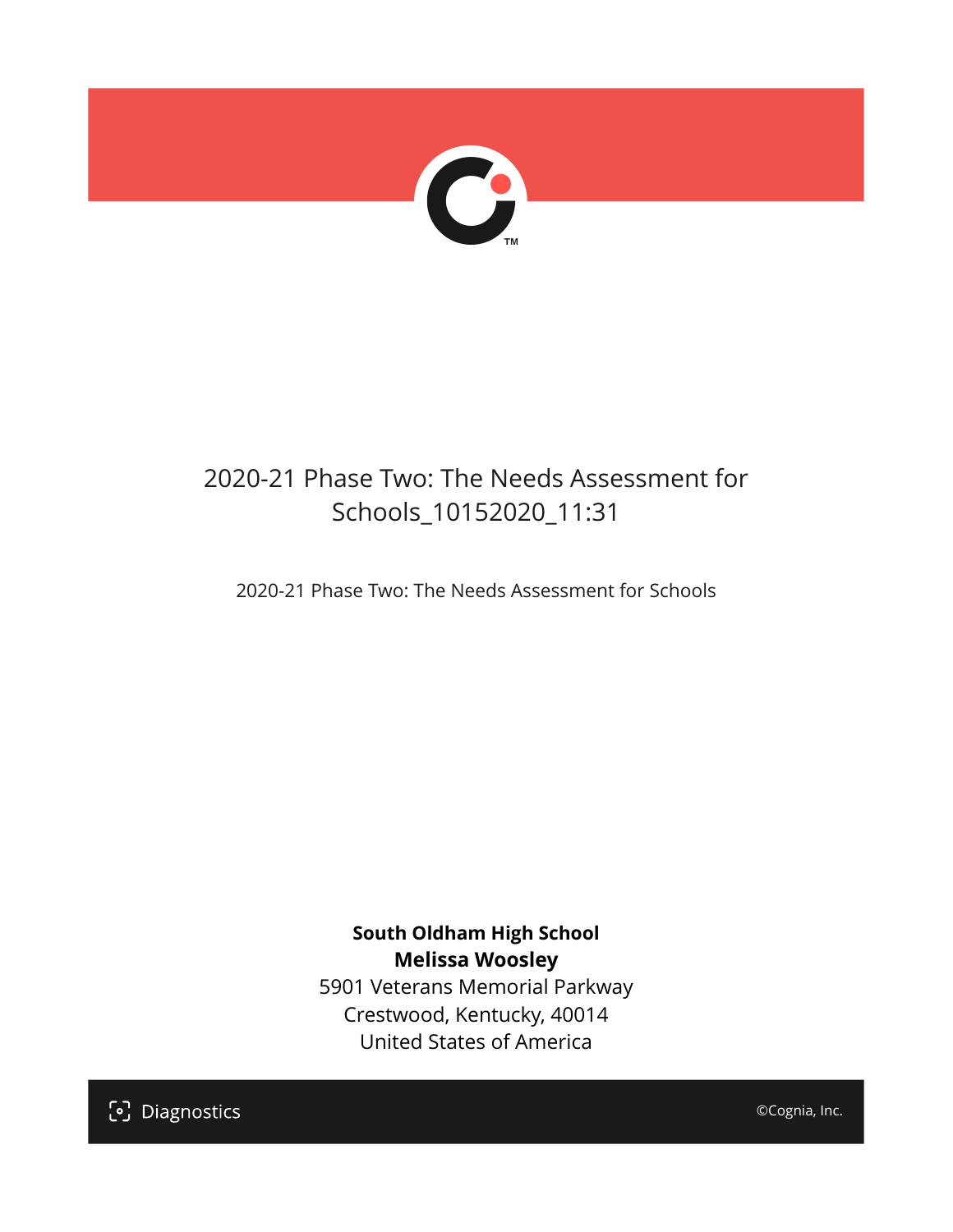#### **Table of Contents**

| 2020-21 Phase Two: The Needs Assessment for Schools        |  |
|------------------------------------------------------------|--|
| Understanding Continuous Improvement: The Needs Assessment |  |
| Protocol                                                   |  |
| <b>Current State</b>                                       |  |
| Priorities/Concerns                                        |  |
| <b>Trends</b>                                              |  |
| Potential Source of Problem                                |  |
| Strengths/Leverages                                        |  |
| <b>Attachment Summary</b>                                  |  |
|                                                            |  |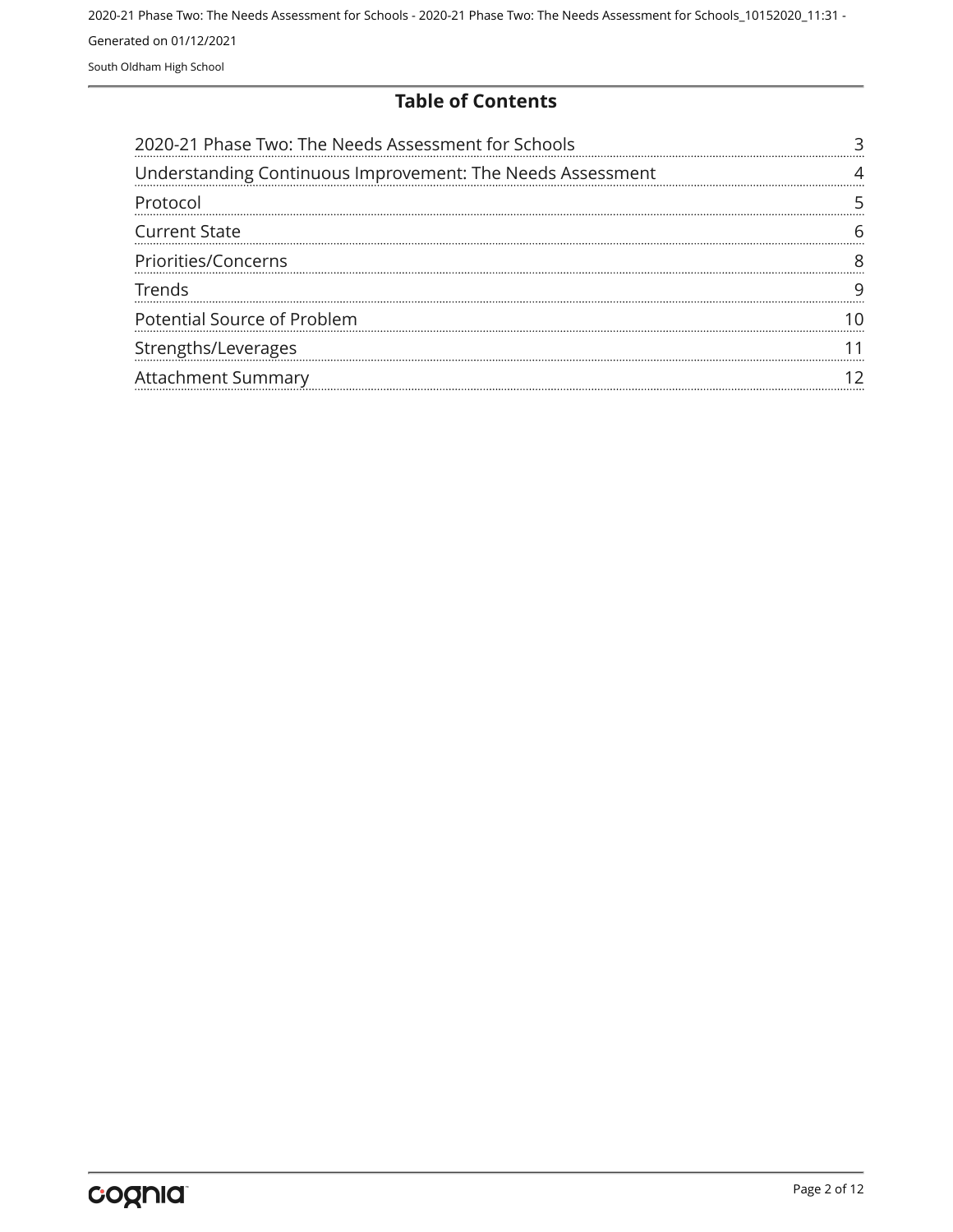South Oldham High School

## <span id="page-2-0"></span>**2020-21 Phase Two: The Needs Assessment for Schools**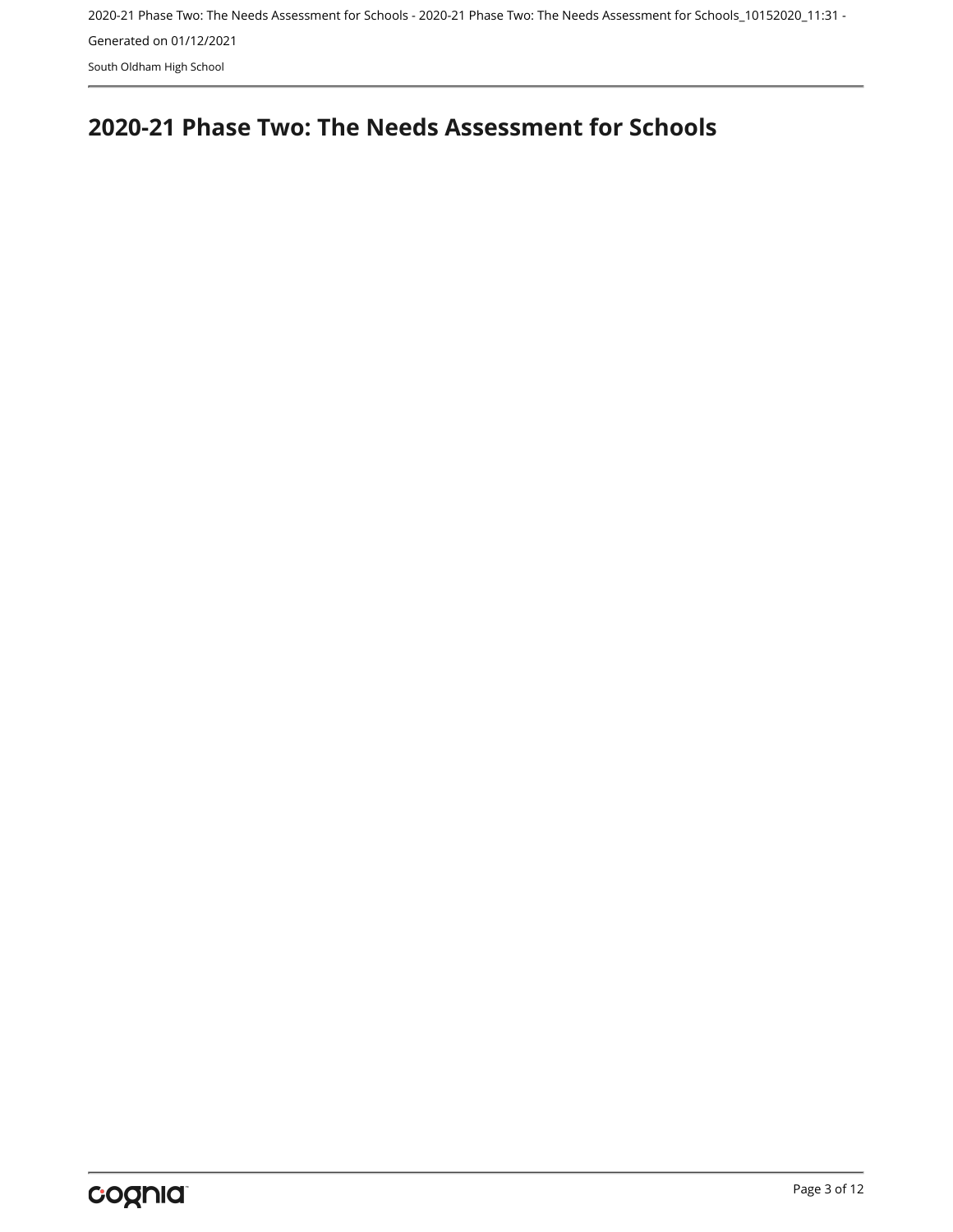## <span id="page-3-0"></span>**Understanding Continuous Improvement: The Needs Assessment**

In its most basic form, continuous improvement is about understanding the **current state** and formulating a plan to move to the **desired state**. The comprehensive needs assessment is a culmination of an extensive review of multiple sources of data collected over a period of time (e.g. 2-3 years). It is to be conducted annually as an essential part of the continuous improvement process and precedes the development of strategic goals (i.e. desired state).

The needs assessment requires synthesis and analysis of multiple sources of data and should reach conclusions about the **current state** of the school, as well as the processes, practices and conditions that contributed to that state.

The needs assessment provides the framework for **all** schools to clearly and honestly identify their most critical areas for improvement that will be addressed later in the planning process through the development of goals, objectives, strategies and activities. 703 KAR 2:225 requires, as part of continuous improvement planning for schools, each school complete the needs assessment between October 1 and November 1 of each year and include: (1) a description of the data reviewed and the process used to develop the needs assessment; (2) a review of the previous plan and its implementation to inform development of the new plan; and, (3) perception data gathered from the administration of a valid and reliable measure of teaching and learning conditions. Further, as required by Section 1114 of the Every Student Succeeds Act (ESSA), Title I schools implementing a schoolwide program must base their Title I program on a comprehensive needs assessment.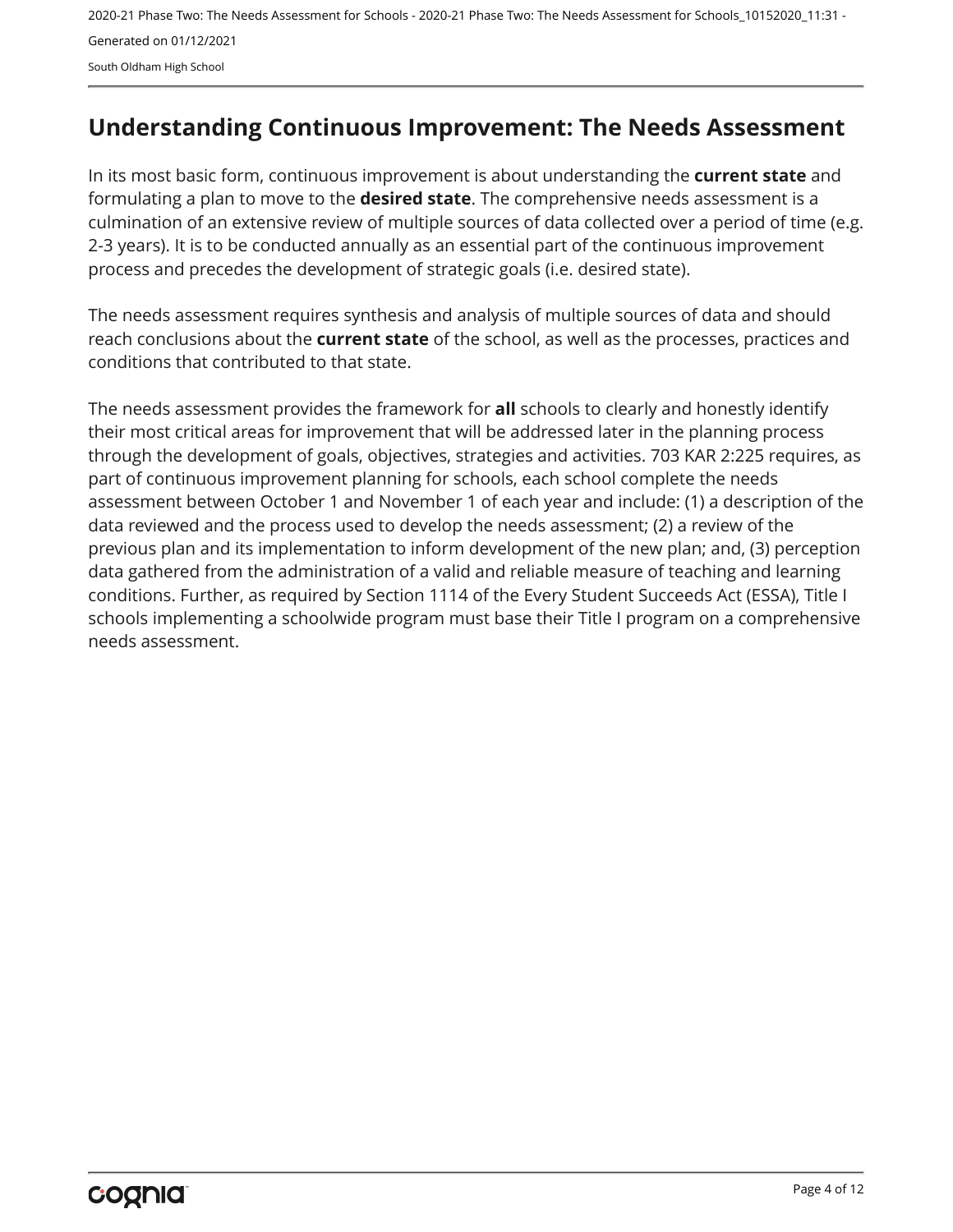## <span id="page-4-0"></span>**Protocol**

. Clearly detail the process used for reviewing, analyzing and applying data results. Include names of school councils, leadership teams and stakeholder groups involved. How frequently does this planning team meet and how are these meetings documented?

Because of the pandemic that moved schools on-line in Spring 2020, the Kentucky Department of Education cancelled statewide testing. At our November 2, 2020, teacher work day, however, we will review data we collected at the start of this school year: MAP testing in Reading, and Math for all 9th grade students Pre-ACT practice in English, math, reading, and science for all 10th grade students ACT practice test for all 11th grade students 2020 ACT data for all 12th grade students During our workday on November 2, we will follow the procedure for reviewing data that we established last year. Specifically, we will review data and discuss next steps and needs that we need to address as a school to continue to move forward. After our workday, we will continue our data review with the following leadership teams: SBDM Council, Administrative team, Instructional Leadership Team, and our PLC/ Behavior Leads. Each of these teams meets monthly and has a specific set of data points that they are working towards to meet our goals set forth as a school in CSIP Phase 1. All meetings are monitored and updated through our Google shared drive.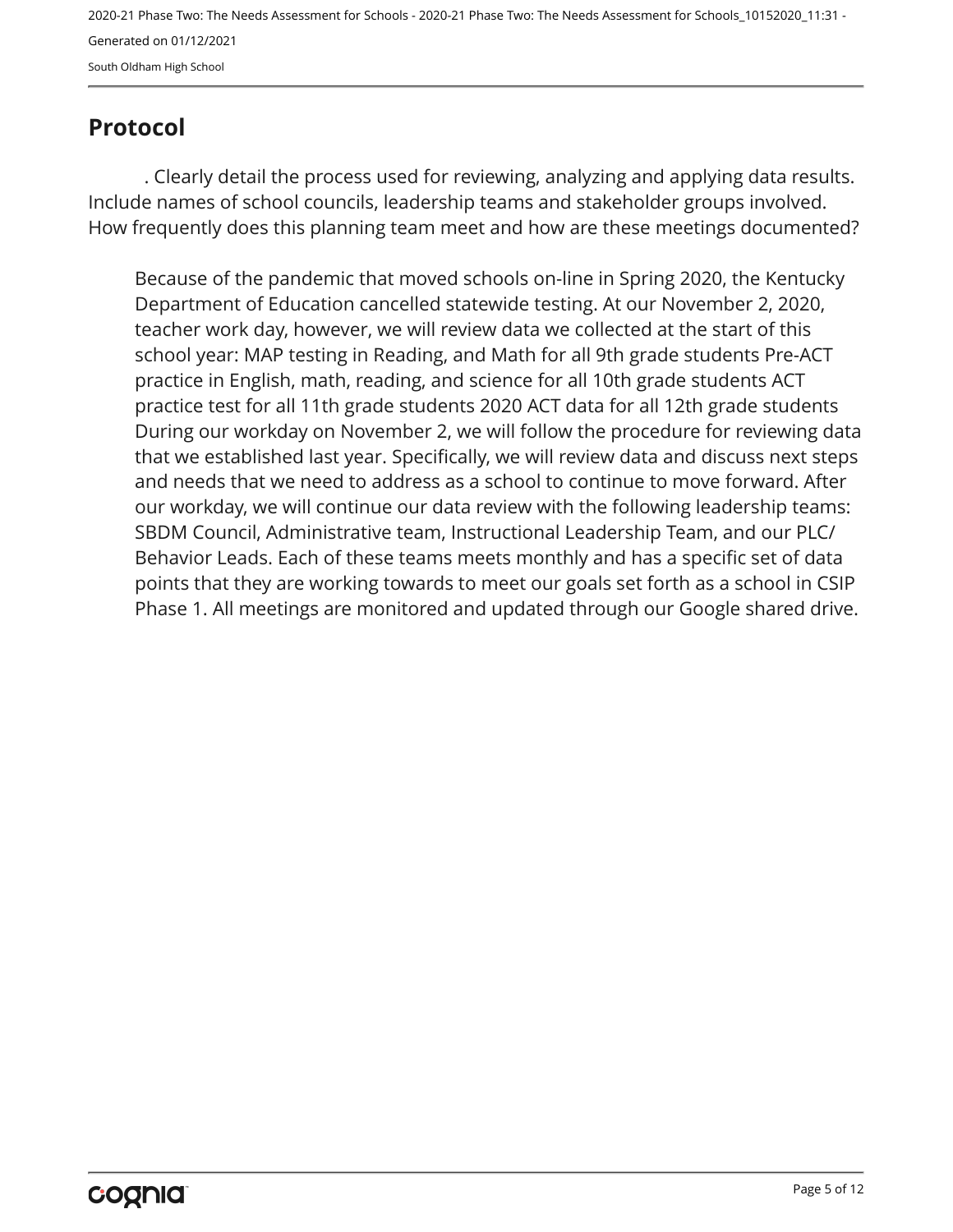## <span id="page-5-0"></span>**Current State**

. Plainly state the current condition using precise numbers and percentages as revealed by past, current and multiple sources of data. These should be based solely on data outcomes. Cite the source of data used.

#### **Example of Current Academic State:**

-Thirty-four percent (34%) of students in the achievement gap scored proficient on KPREP Reading.

-From 2018 to 2020, the school saw an 11% increase in novice scores in reading among students in the achievement gap.

-Fifty-four percent (54%) of our students scored proficient in math compared to the state average of 57%.

#### **Example of Non-Academic Current State:**

-Teacher Attendance: Teacher attendance rate was 84% for the 2019-20 school year – a decrease from 92% in 2017-18.

-The number of behavior referrals increased from 204 in 2018-19 to 288 in 2019-20. -Survey results and perception data indicated 62% of the school's teachers received adequate professional development.

Current Academic State Our composite ACT score, taken in March 2020, is 22.3. Data for students by race/ethnicity is provided in the table attached. Non-Academic Current State -SOHS has 110 (7.9%) students that were chronically absent from the 2018-2019 school year. This is a 6.3 decrease from the 19-20 school year. Because of the pandemic and our change to remote learning, we did not see the typical number of absences at the end of the year. Students were working from home and submitting assignments to verify attendance. -On the 2020 Impact Survey, our most concerning data was in the areas of feedback and coaching, and school leadership. Feedback and Coaching: 33% felt they received adequate feedback on their teaching. School Leadership: 29% felt school leaders communicate important information to teachers. 27% felt they were not involved in important decisions being made at the school level. -During the 2019-2020 school year, we had 710 behavior events involving 289 students. This increase is attributable, in large part, to the increased use of disciplinary referrals (297 referrals for 205 students) for inappropriate cell phone use. We also had 125 disciplinary events for students being tardy to school/class. This involved 70 students.

#### **ATTACHMENTS**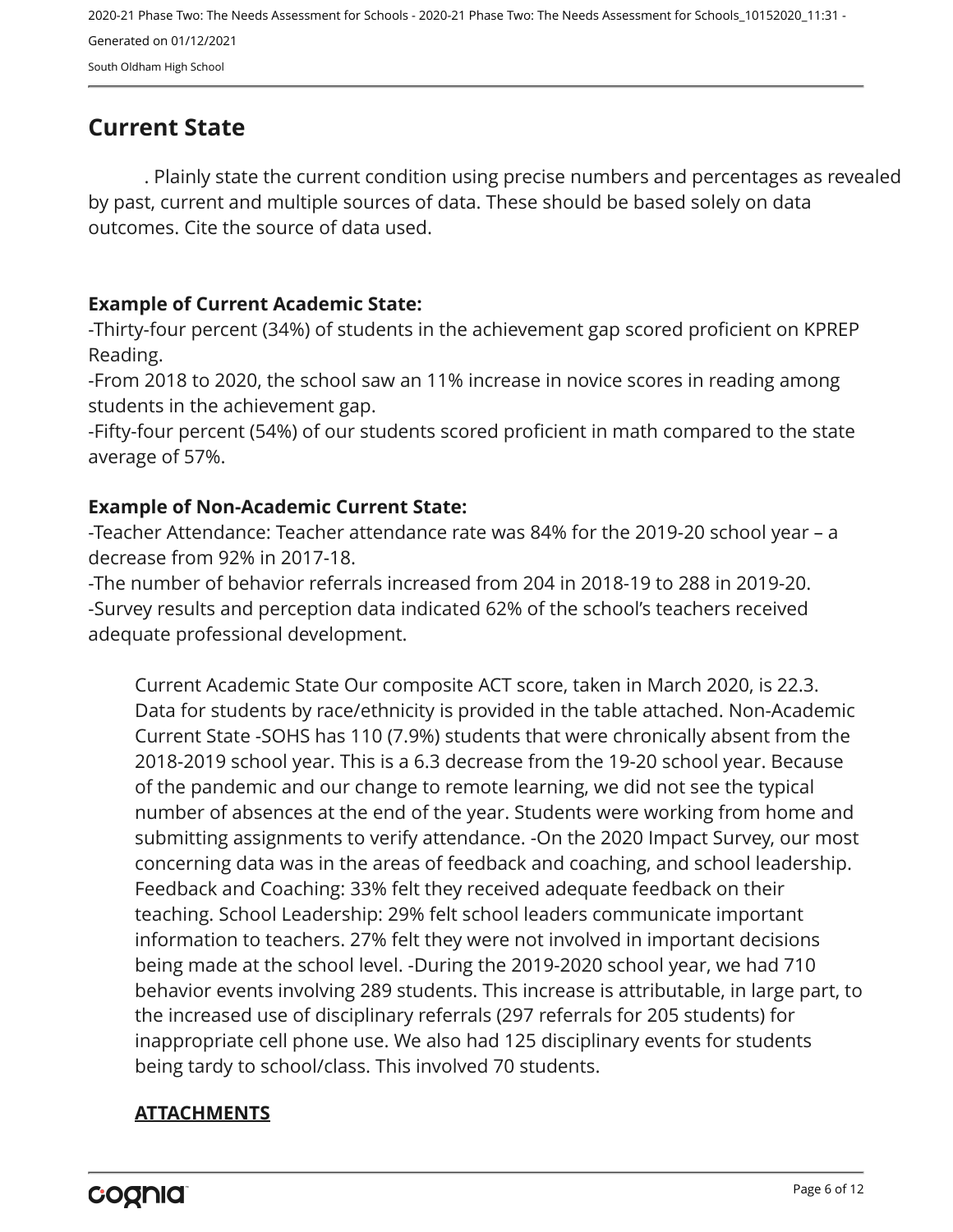2020-21 Phase Two: The Needs Assessment for Schools - 2020-21 Phase Two: The Needs Assessment for Schools\_10152020\_11:31 -

Generated on 01/12/2021

South Oldham High School

#### **Attachment Name**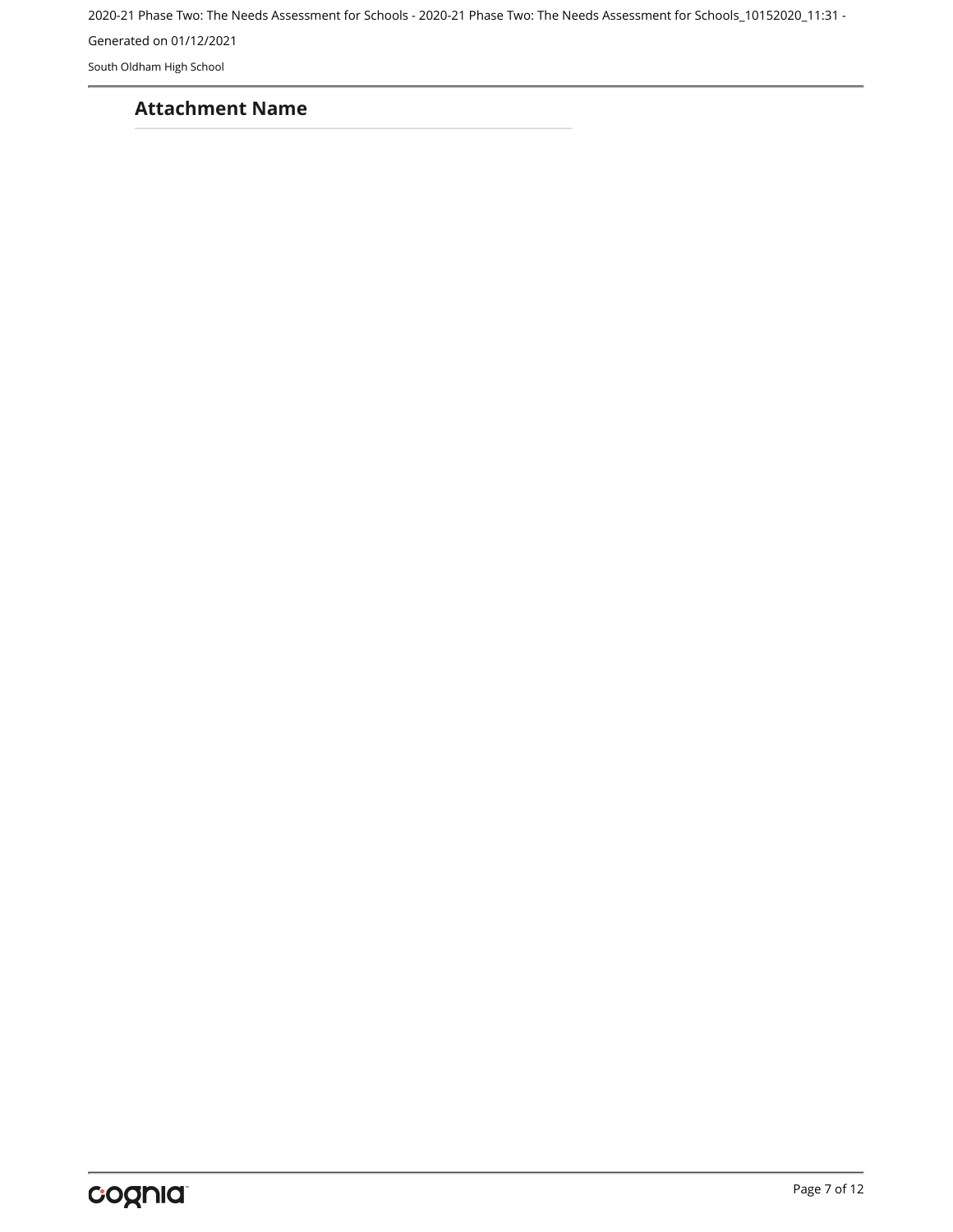## <span id="page-7-0"></span>**Priorities/Concerns**

. Clearly and concisely identify areas of weakness using precise numbers and percentages.

**NOTE:** These priorities will be thoroughly addressed in the Comprehensive School Improvement Plan (CSIP) diagnostic and template.

**Example:** Sixty-eight (68%) of students in the achievement gap scored below proficiency on the KPREP test in reading as opposed to just 12% of non-gap learners.

-In the 2018-2019 data, the proficiency gap is closing for African American in all tested areas. We do still see a gap between the performance of our African American students and our students with disabilities, the gaps have not completely closed for either group. -In the 2019-2020 data, there is a gap in on-demand writing scores for African American students (50% scored below proficiency compared to 31% of white students who scored below proficiency) and students with disabilities (73.1% scored below proficiency compared to 28.4% of typical students). Although there is a gap in both populations, the much wider gap in the proficiency scores of students with disabilities is a concern.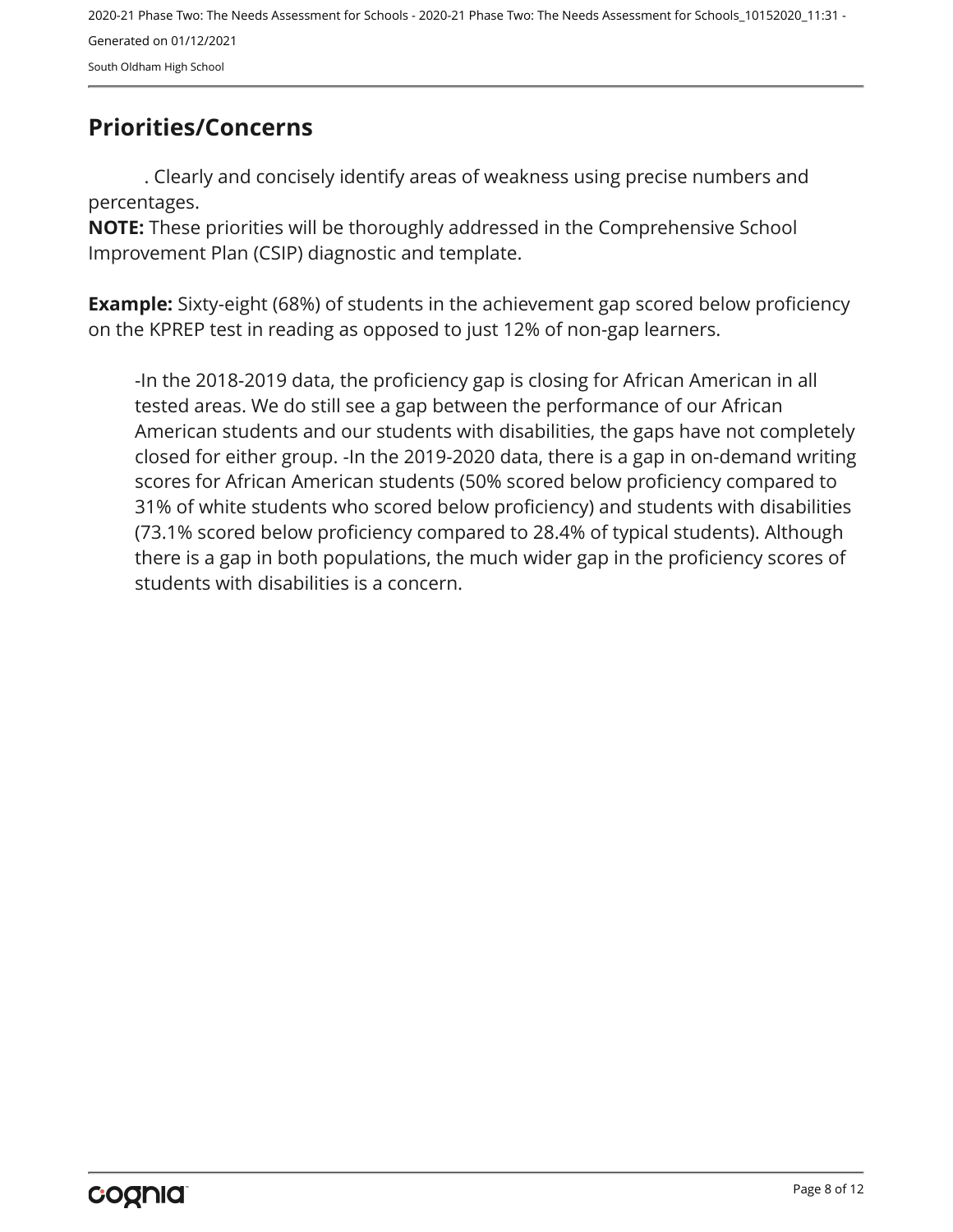## <span id="page-8-0"></span>**Trends**

. Analyzing data trends from the previous two academic years, which academic, cultural and behavioral measures remain significant areas for improvement?

-In the 2018-2019 data, the proficiency gap is closing for African American in all tested areas. We do still see a gap between the performance of our African American students and our students with disabilities, the gaps have not completely closed for either group. -In the 2019-2020 data, there is a gap in on-demand writing scores for African American students (50% scored below proficiency compared to 31% of white students who scored below proficiency) and students with disabilities (73.1% scored below proficiency compared to 28.4% of typical students). Although there is a gap in both populations, the much wider gap in the proficiency scores of students with disabilities is a concern.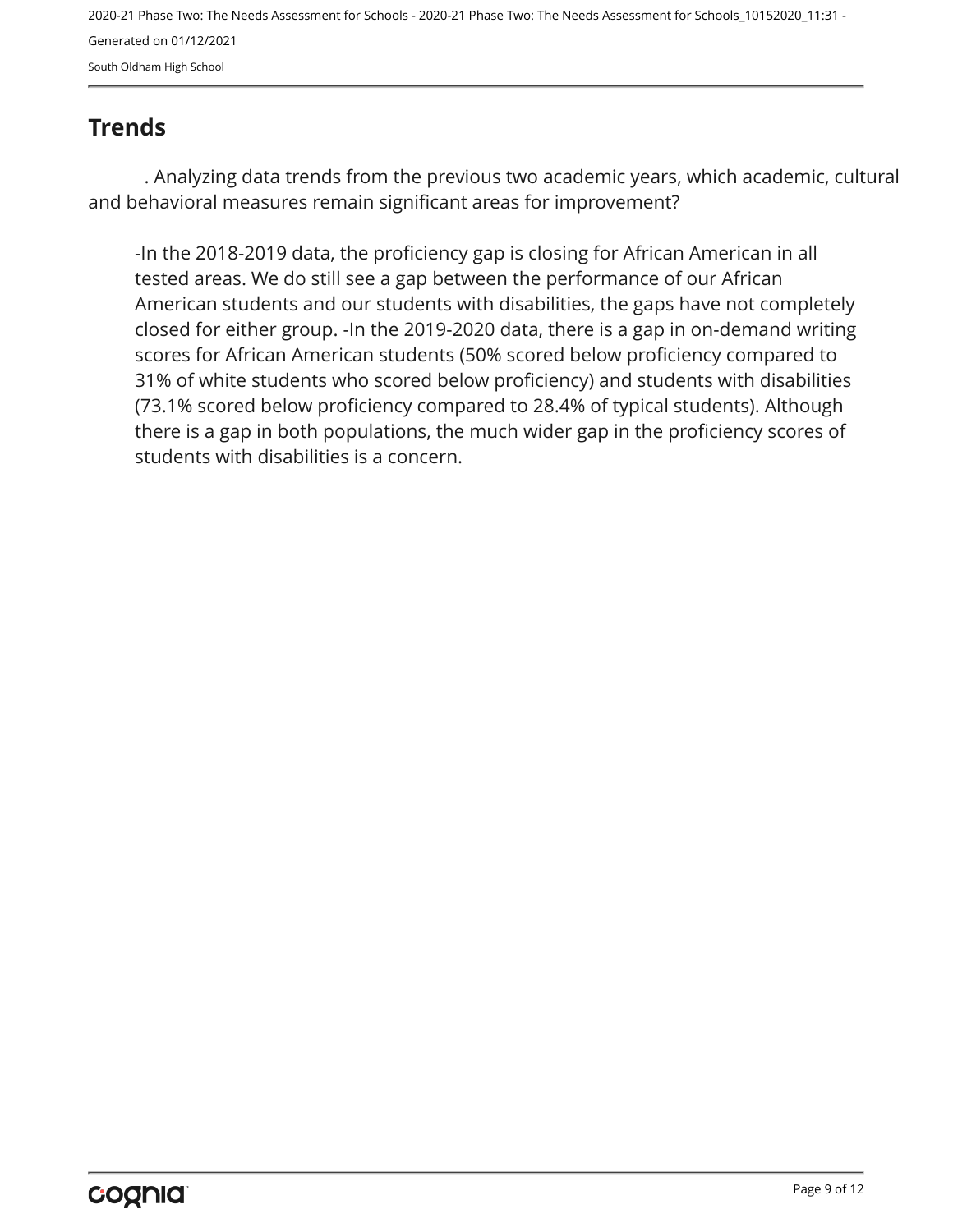## <span id="page-9-0"></span>**Potential Source of Problem**

. Which processes, practices or conditions will the school focus its resources and efforts upon in order to produce the desired changes? Note that all processes, practices and conditions can be linked to the six Key Core Work Processes outlined below:

[KCWP 1: Design and Deploy Standards](https://education.ky.gov/school/csip/Documents/KCWP 1 Strategic Design and Deploy Standards.pdf) [KCWP 2: Design and Deliver Instruction](https://education.ky.gov/school/csip/Documents/KCWP%202%20Strategic%20Design%20and%20Deliver%20Instruction.pdf) [KCWP 3: Design and Deliver Assessment Literacy](https://education.ky.gov/school/csip/Documents/KCWP%203%20Strategic%20Design%20and%20Deliver%20Assessment%20Literacy.pdf) [KCWP 4: Review, Analyze and Apply Data](https://education.ky.gov/school/csip/Documents/KCWP 4 Strategic Review Analyze and Apply Data.pdf) [KCWP 5: Design, Align and Deliver Support](https://education.ky.gov/school/csip/Documents/KCWP 5 Strategic Design Align Deliver Support Processes.pdf) [KCWP 6: Establishing Learning Culture and Environment](https://education.ky.gov/school/csip/Documents/KCWP 6 Strategic Establish Learning Culture and Environment.pdf)

-Design and Deliver Instruction- We will work with our Interventionist in special education to strengthen the instructional design of teachers in a collaborative setting. For example, identifying essential standards for each unit of instruction will be a priority, as will increasing proficiency with the co-teaching model. -Review, Analyze & Apply Data-Our PLCs are firming up the formative assessment processes and using the data from those assessments to drive instruction and individual needs of students. We are also using school wide data provided by MAP and practice ACT tests to assist us in identifying students for individual intervention. Our focus this year will be on applying the data in order to deliver support to students in need and then to monitor their progress. -Design, Align, and Deliver Support- In our collaborative classrooms, we will align instruction around essential standards and increase use of differentiation at the Tier 1 level. Tier 2 and Tier 3 students will be placed in focus groups for weekly instruction and progress monitoring by our intervention team.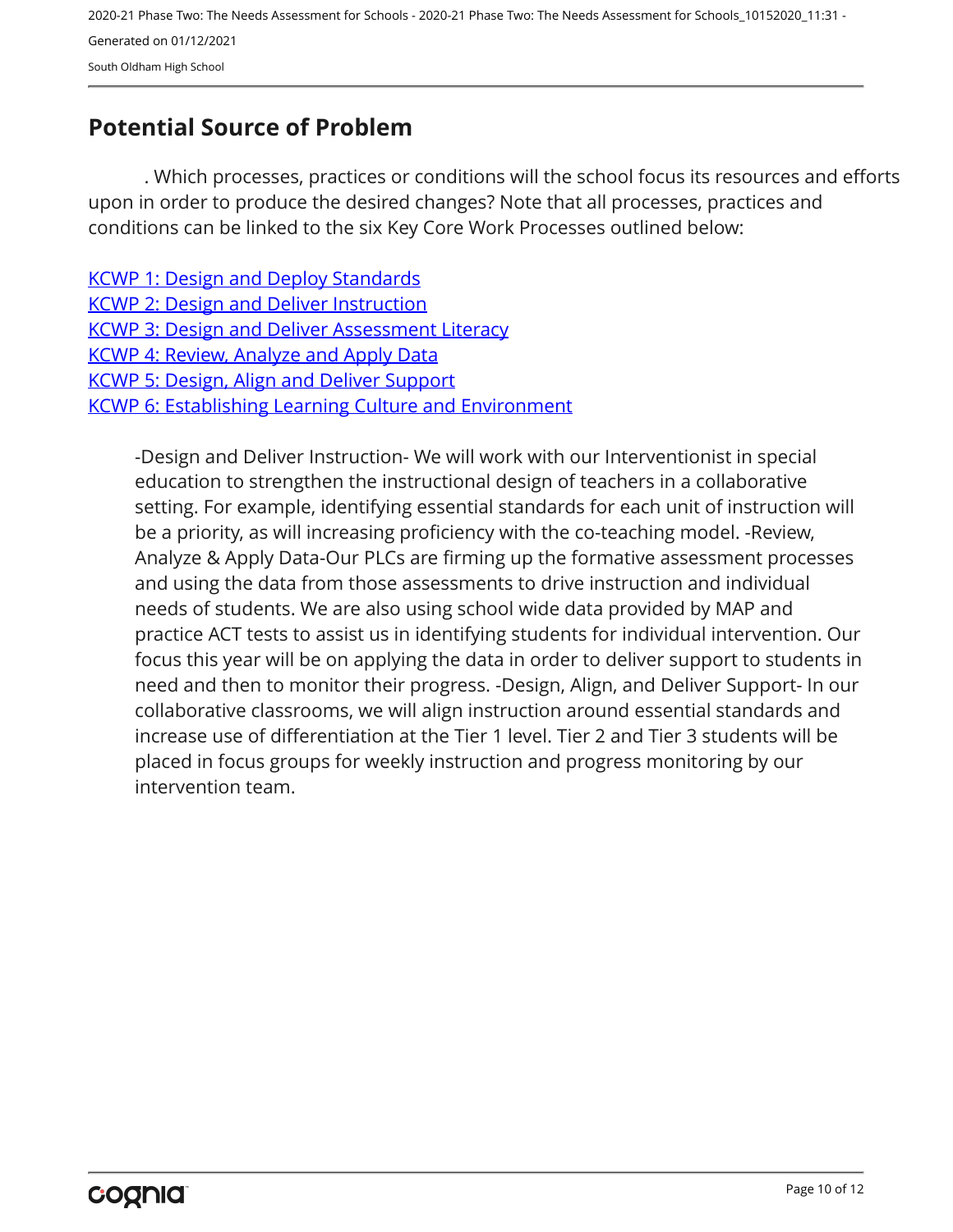### <span id="page-10-0"></span>**Strengths/Leverages**

. Plainly state, using precise numbers and percentages revealed by current data, the strengths and leverages of the school.

**Example**: Graduation rate has increased from 67% the last five years to its current rate of 98%.

-Our graduation rate is 98.2% over the past 4 school years. -The combined 4 and 5 year graduation rate is 98.8%. -We have 100% graduation of students in the following gap groups: AA, Latino/Hispanic and 2 or more races. -The graduation rate for students with disabilities increased from 85.2% in 18-19 to 93.8% in 19-20. -Our school's college readiness benchmark for students taking four or more years of English AND three or more years each of math, social studies, and natural science is higher than the state's: SOHS=44% compared to the state's average at 23%. -On the ACT math subscore, our Hispanic, disabled, and disadvantaged populations all had significant increases in proficiency. -We have worked to increase access to AP courses for GAP groups, specifically African American students, students identifying with two or more races, and students with a fee reduction on the exam (hitting the poverty threshold). Though we still hope to see more students from these groups in AP courses, we also want them to be successful. Our data shows that students with two or more races have comparable or better pass rates than their white counterparts. See attached supporting chart

#### **ATTACHMENTS**

#### **Attachment Name**